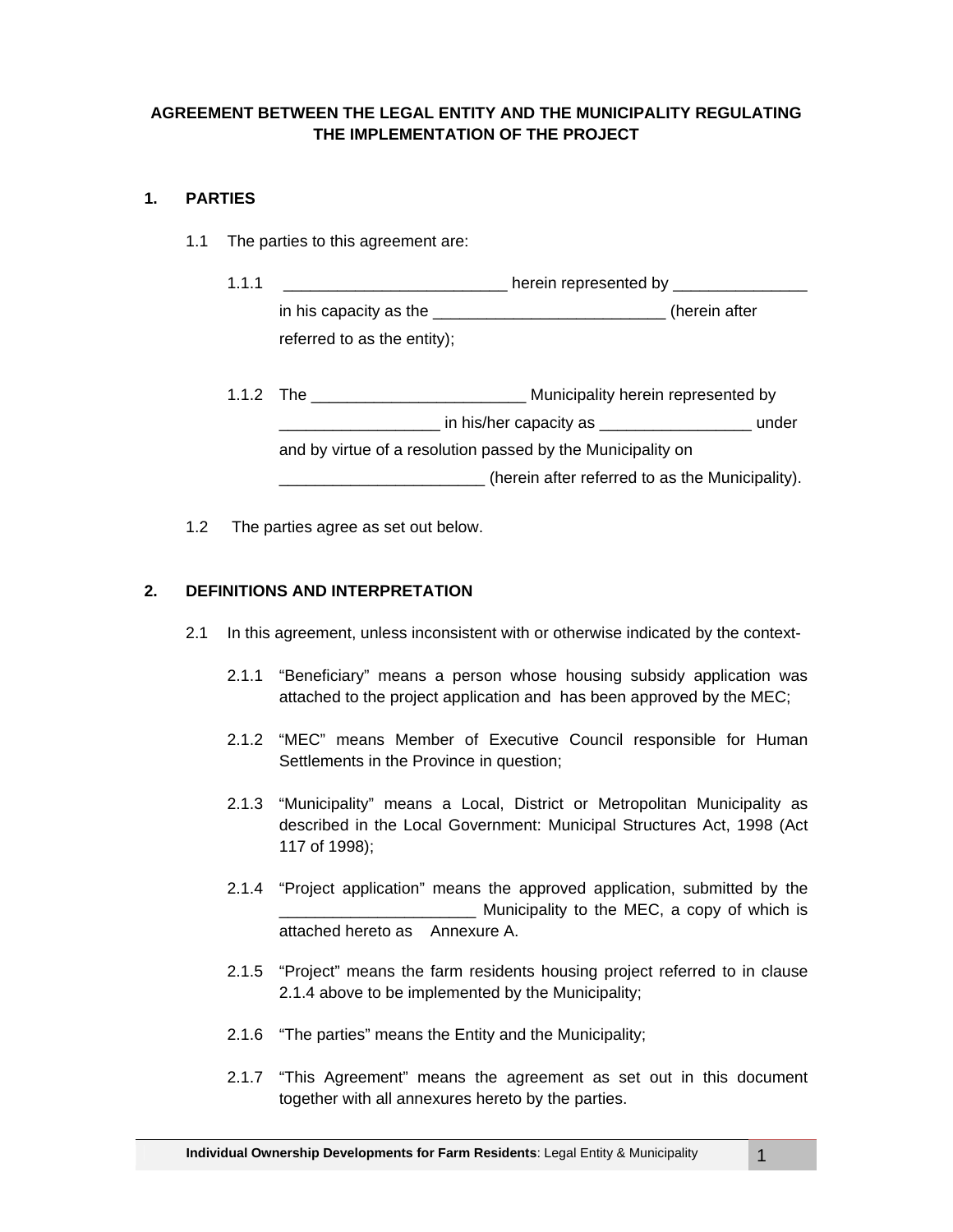- 2.1.8 "The entity" means the legal entity established by the beneficiaries as described in clause 3.3 below
- 2.2 In this Agreement:
	- 2.2.1 Reference to a statutory provision include any subordinate legislation made from time to time under that provision and include that provision as amended from time to time;
	- 2.2.2 Reference one gender shall be deemed to include reference to the other gender and the singular shall include plural, and vice versa;
	- 2.2.3 Any reference to natural persons shall include juristic persons and vice versa;
	- 2.2.4 If a definition imposes substantive obligations on or confers rights to a party such obligations or rights shall be enforceable and shall be given effect to notwithstanding that they are contained in a definition;
	- 2.2.5 Definitions in this Agreement shall bear the same meaning and apply throughout this Agreement unless otherwise stated or inconsistent with the context in which a definition appears;
	- 2.2.6 If there is any conflict between any definitions in this Agreement then, for the purposes of interpreting any clause of the Agreement or paragraph of any annexure, the definition appearing in that clause or paragraph shall prevail over any other definition elsewhere in the Agreement;
	- 2.2.7 If any period is referred to by way of a number of days, the days shall be reckoned exclusive of the first day and inclusive of the last day unless the last day falls on a day which is not a business day, in which case the last day shall be the next succeeding baseness day;
	- 2.2.8 Any provision in this Agreement which may become illegal, invalid or unenforceable shall be ineffective to the extent of such illegality invalidity or unenforceability and shall be treated as having not being written (*pro non scripto*) and be severed from the balance of this agreement, without invalidating the remaining provisions of this agreement;
	- 2.2.9 The expiration or termination of this Agreement shall not affect the provisions of this Agreement which are expressly provided to operate after such expiration or termination, or which of necessity must continue to have effect after such expiration or termination, notwithstanding that the relevant provisions do not provide for this;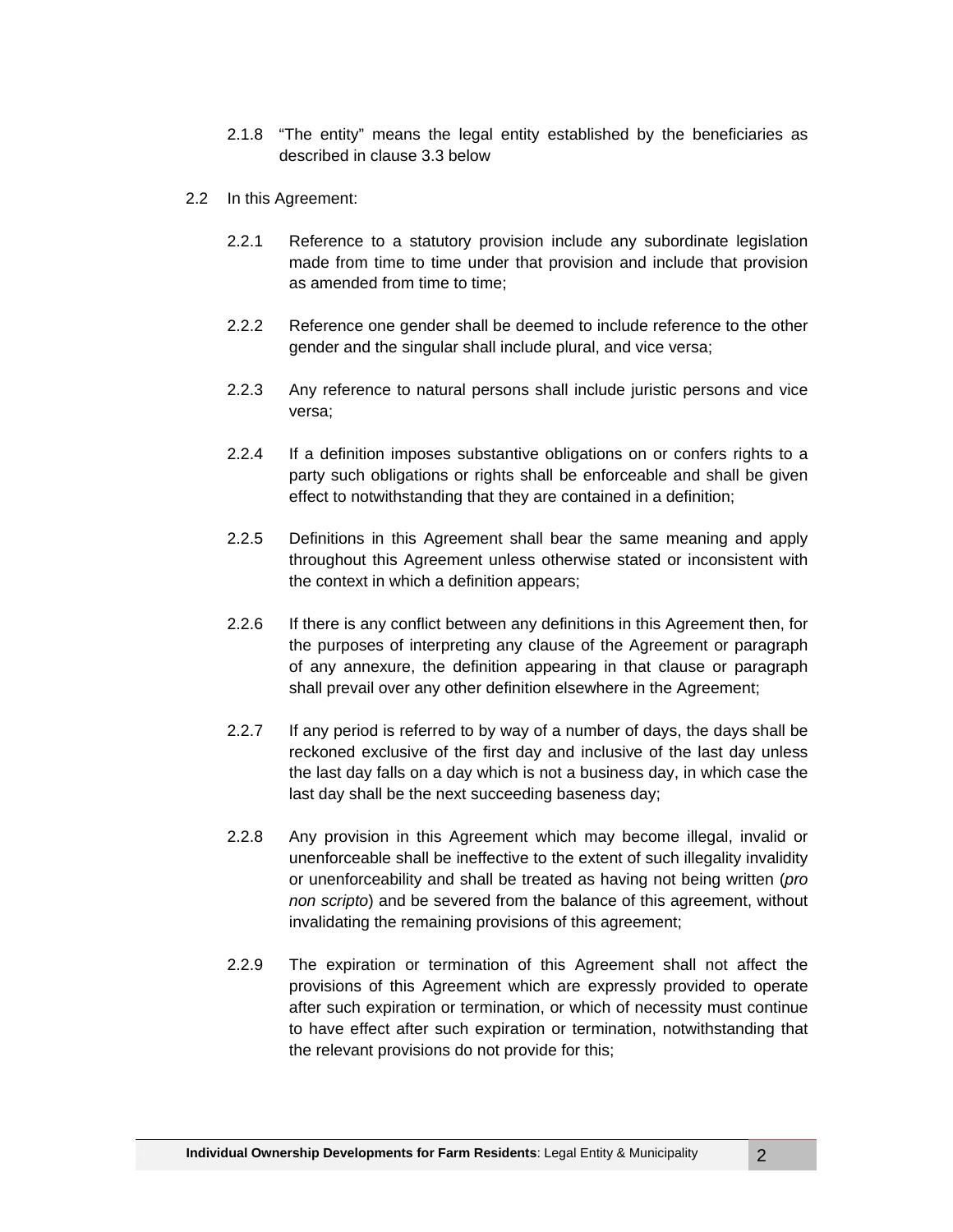- 2.2.10 In this agreement the rule of construction that the contract shall be interpreted against or to the advantage of the party responsible for the preparation and drafting of the Agreement (the *contra proferentem* rule) does not apply;
- 2.2.11 This agreement shall be governed by and construed and interpreted in accordance with the law of the Republic of South Africa.

### **3 RECORDAL**

- 3.1. The beneficiaries are the registered owners of the farm portions described in the diagram attached hereto as Annexure B/ are in the process of acquiring ownership of the farm portions described in the diagram attached hereto as Annexure B\*;
- 3.2 The beneficiaries have applied for assistance in terms of the Farm Residents Housing Assistance Programme;
- 3.3 The \_\_\_\_\_\_\_\_\_\_\_\_\_\_\_\_\_\_\_\_\_ is a legal entity that has been created by the beneficiaries to enable them to enter into contracts necessary for the implementation of the housing development project;
- 3.4. The Municipality has agreed to undertake the housing development project on behalf of the beneficiaries.

*(\*delete whichever is not applicable)* 

## **4 PROJECT IMPLEMENTAION**

- 4.1. The Municipality will implement the project in accordance with:
	- 4.1.1 The approved project application;
	- 4.1.2 The MEC'S conditions as set out in the approval of the project documents;
	- 4.1.3 All applicable laws;
	- 4.1.4 The project agreement concluded by the MEC and the Municipality; and
	- 4.1.5 The provisions of this Agreement.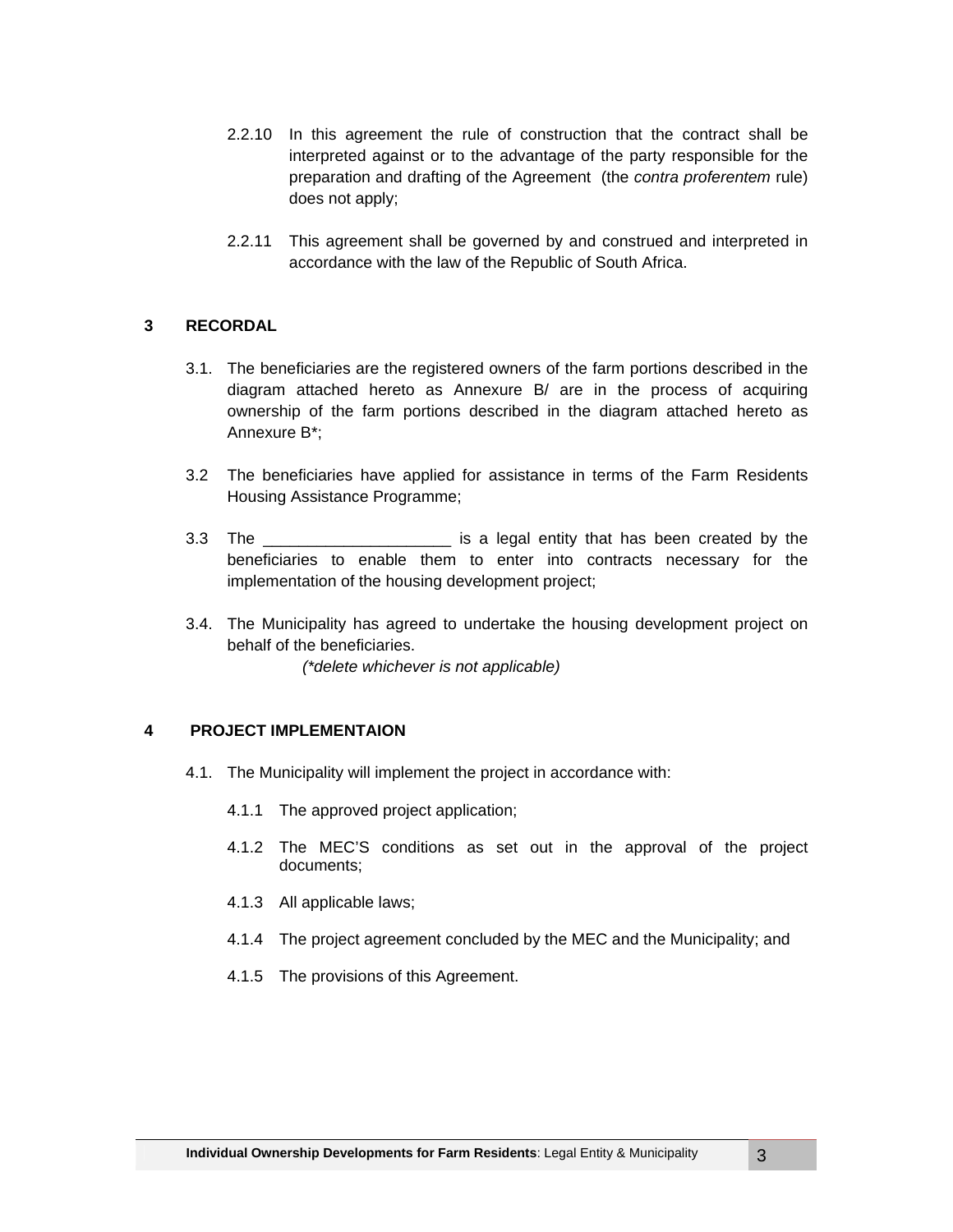### **5 SITE INSPECTIONS**

- 5.1 The entity will have the right to conduct regular site inspections to verify whether the Municipality is implementing the project according to the standards, methods and time frames agreed upon in terms of clause 4 above.
- 5.2 The site inspections may be attended by an official mandated by the MEC for this purpose.

### **6 MEETINGS**

- 6.1 The parties will hold regular meetings to discuss the progress of the project and other matters related to the project.
- 6.2 The meetings may be attended by an official mandated by the MEC for this purpose

# **7 COPIES OF CLAIMS FOR PEOGRESS PAYMENTS**

7.1 The Municipality agrees to provide the legal entity with a copy of each claim for payment that the Municipality submits to the MEC.

# **8 BREACH OF CONTRACT**

- 8.1 Any breach of the obligations in terms of this agreement by either party will be reported to the MEC or his/her\* representative.
	- 8.2 The MEC or his/her\* representative may stop payments until the grievance has been resolved.

*(\*delete whichever is not applicable*)

### **9 NOTICES AND** *DOMICILIA*

9.1 The parties choose as their *domicilia citandi et executandi* their respective addresses set out in clause 9.2 for all purposes arising out of or in connection with this agreement at which addresses all processes and notices arising out of or in connection with this agreement, its breach or termination may validly be served upon or delivered to the parties.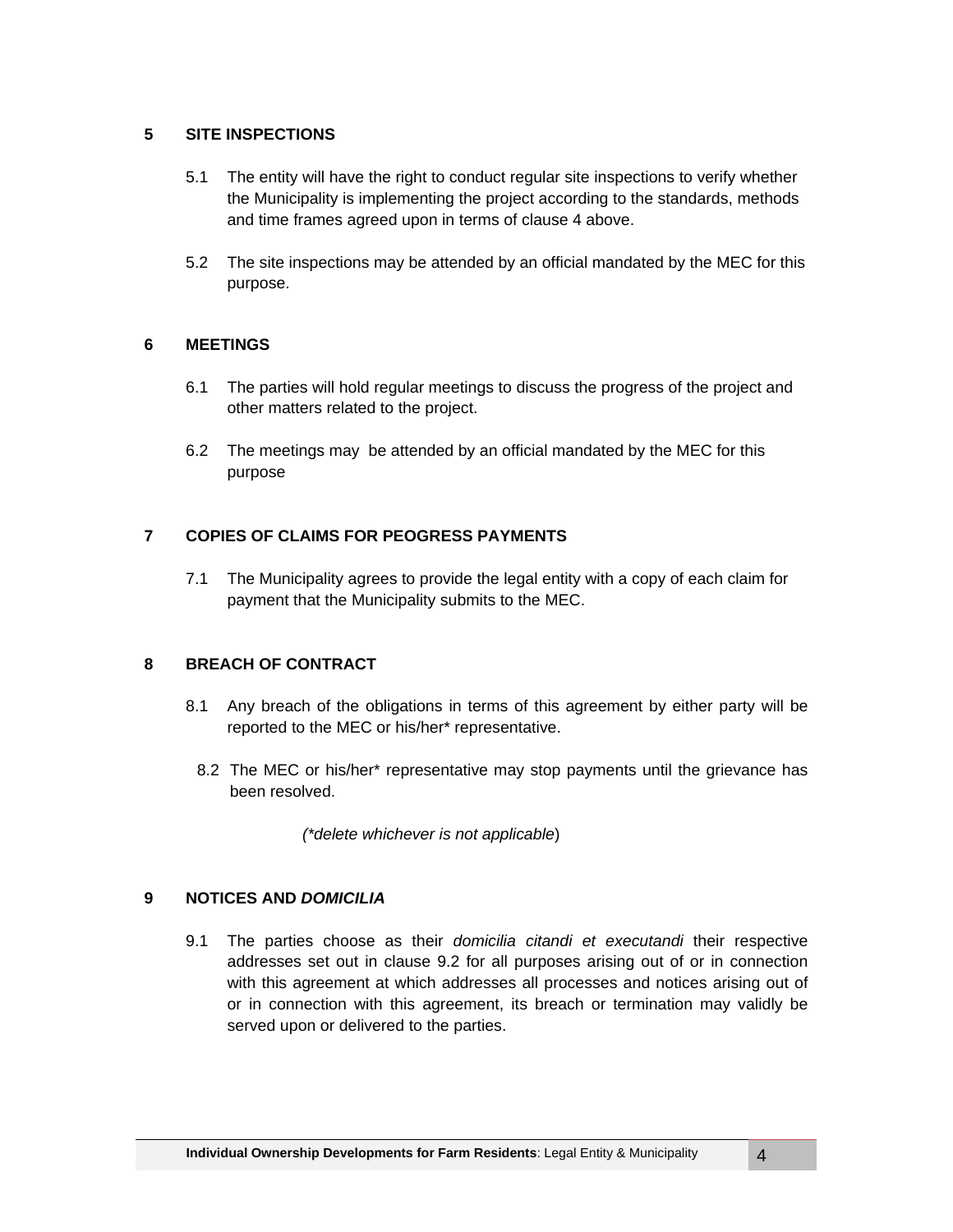- 9.2 For the purposes of this agreement the parties' respective addresses shall be:
	- $9.2.1$
	- 9.2.2 \_\_\_\_\_\_\_\_\_\_\_\_\_\_\_\_\_\_\_\_\_\_\_\_\_\_\_\_\_\_\_\_\_\_\_\_\_\_\_\_\_\_\_\_\_\_\_\_\_\_\_\_\_\_\_\_\_\_
	- 9.2.3 Or at such other address which one party may give the other in writing, provided that the new address is not a post office box or *poste restante* ('mail to be collected by the recipient' arrangement)
- 9.3 Any notice in terms of this agreement shall be in writing and shall:
	- 9.3.1 If delivered by hand, be deemed to have been duly received by the addressee on the date of the delivery;
	- 9.3.2 If posted by prepaid registered post, be deemed to have been received by the addressee on the  $8<sup>th</sup>$  (eighth) day following the date of such posting;
	- 9.3.3 If transmitted by facsimile, be deemed to have been received by the addressee on the day following the date of the dispatch, unless the contrary is proved.
- 9.4 Notwithstanding anything to the contrary contained or implied in this agreement, a written notice or communication actually received by one of the parties from another including by way of facsimile transmission shall be adequate written notice or communication to such party.

### **10 WHOLE AGREEMENT**

10.1 This agreement constitutes the whole agreement between the parties and no agreements, representations or warranties between the parties regarding the subject matter of this agreement other than those set out herein are binding on the parties.

#### **11 VARIATION**

11.1 No additions to or variation, consensual cancellation or novation of this agreement and no waiver of any right arising from this agreement or its termination shall be of any force or effect unless reduced to writing and signed by both parties or their duly authorised representatives.